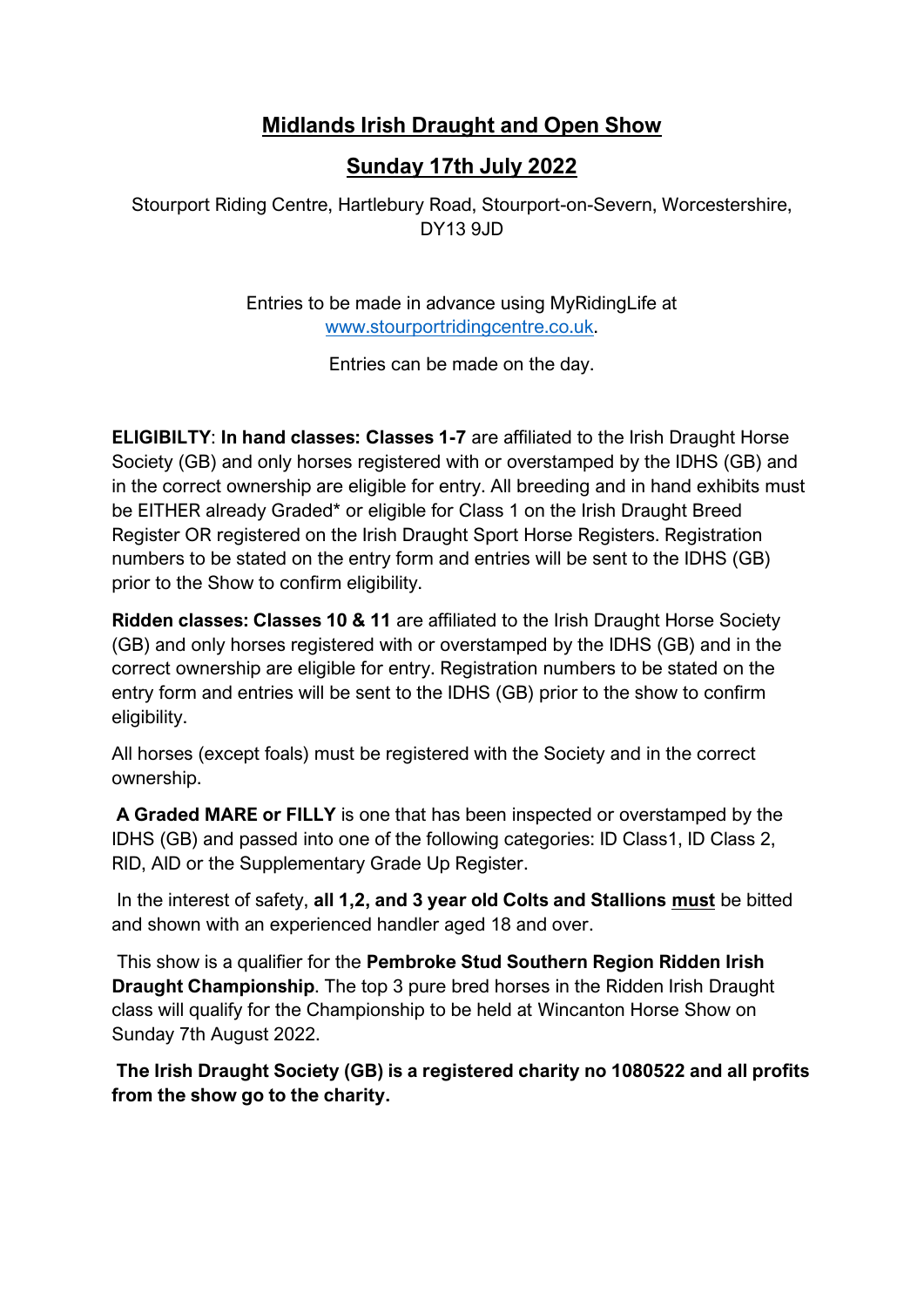|                            | <b>IDHS(GB) MEMBERS</b> | <b>NON IDHSGB MEMBERS</b> |
|----------------------------|-------------------------|---------------------------|
| <b>IN HAND</b>             | £9.00                   | £10.00                    |
| <b>RIDDEN</b>              | £10.00                  | £12.00                    |
| <b>MANDATORY FIRST AID</b> | £2.00 per Rider/Handler | £2.00 per Rider/Handler   |
|                            |                         |                           |

# **Please make Cheques payable to IDHS(GB)**

POSTAL ENTRIES CLOSE 10TH JULY 2022.

Please note:

• The entry forms must be fully completed including the breeding details for ID/IDSH classes and the correct entry fees enclosed to be eligible for entry to the appropriate classes.

• No entries will be accepted without the appropriate First Aid fee.

• No entry fees will be refunded except in the event of cancellation of the show or a class by the organisers.

• Competitor number to be collected on the day.

The following classes are affiliated to the Irish Draught Horse Society (GB) and only horses registered with or overstamped by the IDHS (GB) and in the correct ownership are eligible for entry. The owners of all pure bred Irish Draught horses in ridden classes must be full members of the IDHS (GB). This rule does not apply to owners of Irish Draught Sport Horses. Registration numbers to be stated on the entry form and entries will be sent to the IDHS (GB) prior to the Show to confirm eligibility. All competing Stallions must be the progeny of a graded mare (ID Class 1, Class 2, RID (GB) AID or Supplementary Grade Up Register) by a Class 1 Class 2 or RID (GB) stallion and be inspected or overstamped by the IDHS (GB) and classified as RID (GB), ID Class 1 or ID Class 2 OR be a Registered Irish Draught Sport Horse Stallion, and they must display a red, white and blue ribbon in their tails. All riders of stallions must be 18 years of age or over. All ridden horses must be 153cm (15hh) or over.

**This show is a Qualifier for The Moorbennhall Irish Draught Youngstock Challenge. The two highest placed pure-breds from each age group that have not already qualified in Class Three (3) yearlings, two year olds and three year olds - eligible for Class 1 in the Irish Draught Breed Register by a Class 1, Class 2 or RID (GB) sire, out of a graded dam, or if one or both have already qualified, the horse next in line in each age group will qualify to go forward to their respective final, which will be held at the IDHS (GB) Annual Breed Show on 13 and 14 August 2022 at Onley Equestrian Centre, Onley Grounds Farm, Willoughby, Rugby, Warwickshire CV23 8AJ. Each qualifier will receive a card. Qualifiers are required to complete an online form at www.idhsgb.org.uk to inform the IDHS (GB) that they have qualified for the final. In the final, there will be three preliminary classes with the two highest placed semi-finalists from each class going forward to the Championship where the Champion will receive £500 and the Reserve Champion £150**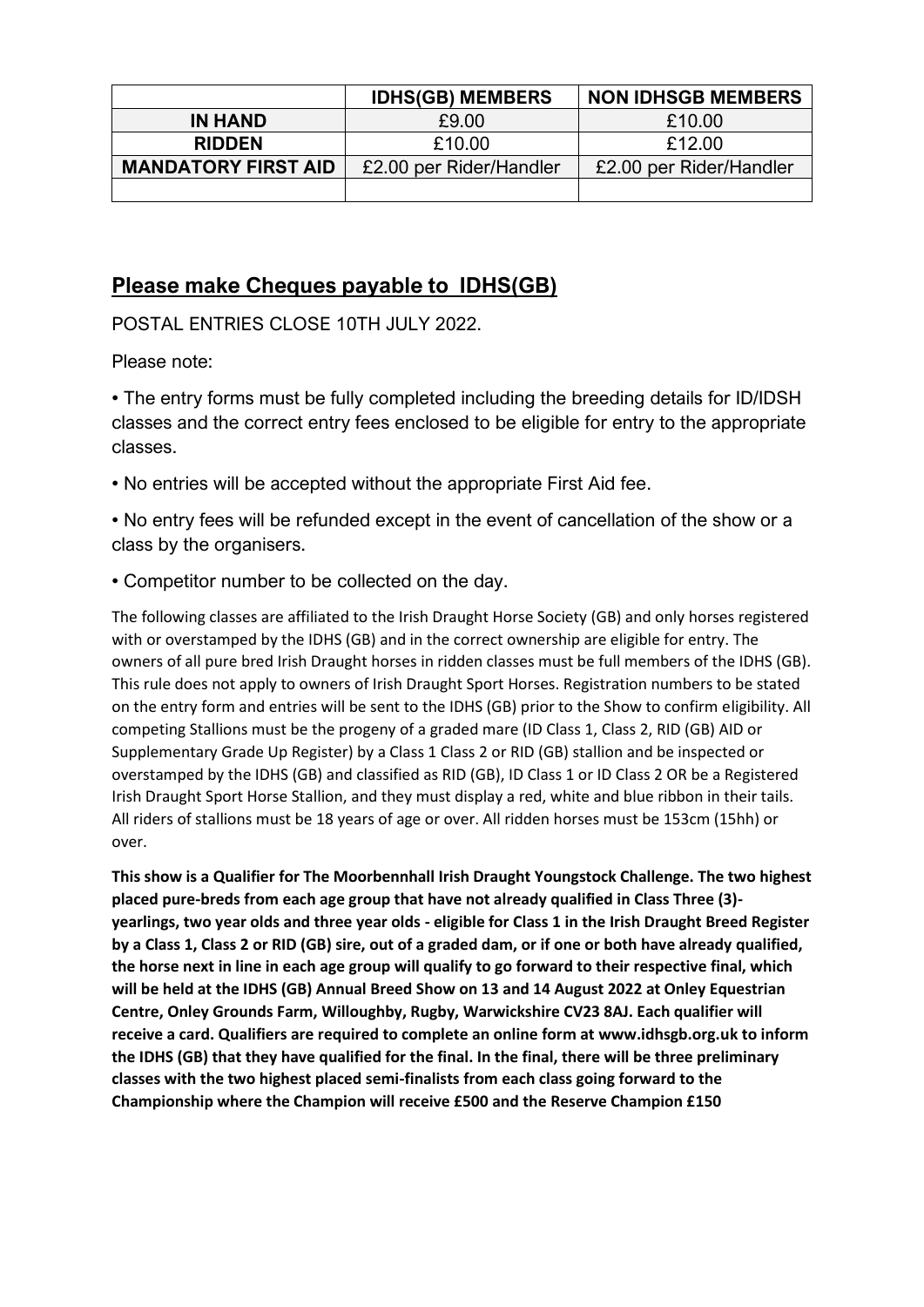**In Hand Classes. 9.30am Prompt start. Judge Mrs H Chaplin.**

> The following classes are affiliated to the Irish Draught Horse Society (GB) and only horses registered with or overstamped by the IDHS (GB) and in the correct ownership are eligible for entry. All Pure Bred Breeding and Youngstock In-hand exhibits must be the progeny of a Graded Mare (Class 1, Class 2, RID (GB), AID or Supplementary Grade Up Register) and be by a Class 1, Class 2 or RID (GB) stallion on the Irish Draught Breed Register OR registered on the Irish Draught Sport Horse Register. The owners of all Pure Bred Irish Draught horses must be full members of the IDHS (GB). This rule does not apply to owners of Irish Draught Sport Horses. Registration numbers to be stated on the entry form and entries will be sent to the IDHS (GB) prior to the Show to confirm eligibility. All Yearling, Two and Three year old COLTS must be bitted and shown by an experienced handler of 18 years of age or over. All Three year old colts must be un-inspected.

- **Class 1.A. Irish Draught Brood Mare** Graded mare, three years old and over, with own foal at foot. All exhibits must be the progeny of a Graded Mare (Class 1, Class 2, RID (GB), AID or Supplementary Grade Up Register) and be by a Class 1, Class 2 or RID (GB) stallion on the Irish Draught Breed Register.
- **Class 1.B. Irish Draught Filly or Colt Foal**  the produce of a Graded\* mare entered or eligible for entry in the above class, and eligible for Class 1 on the Irish Draught Breed Register.
- **Class 2.A Irish Draught Sport Horse Broodmare/ Any Breed Broodmare –** Mares must be 3 years or over with a foal at foot that is eligible for the ID Sport horse register. Class will be split if entries warrant. Only IDSH mares, placed  $1<sup>st</sup>$  or  $2<sup>nd</sup>$ , from this class will be eligible for the Breed Championship.
- **Class2.B. Irish Draught Sport Horse Filly or Colt Foal –** The produce of class 2.A. and must be eligible for the Sport Horse Register.
- **Class 3. Irish Draught Pure Bred Youngstock -** One, two and three year old FILLY, COLT or GELDING (3 year old COLTS must be un-inspected) by an RID (GB), ID Class 1 or ID Class 2 Stallion out of a Graded Mare, or FILLY already Graded. Class may be split by age if entries warrant.
- **Class 4. Irish Draught Sport Horse Youngstock –** One, two and three year old FILLY, COLT or GELDING (3 year old COLTS must be uninspected) registered on the ID Sport Horse Registers. Class may be split by age if entries warrant.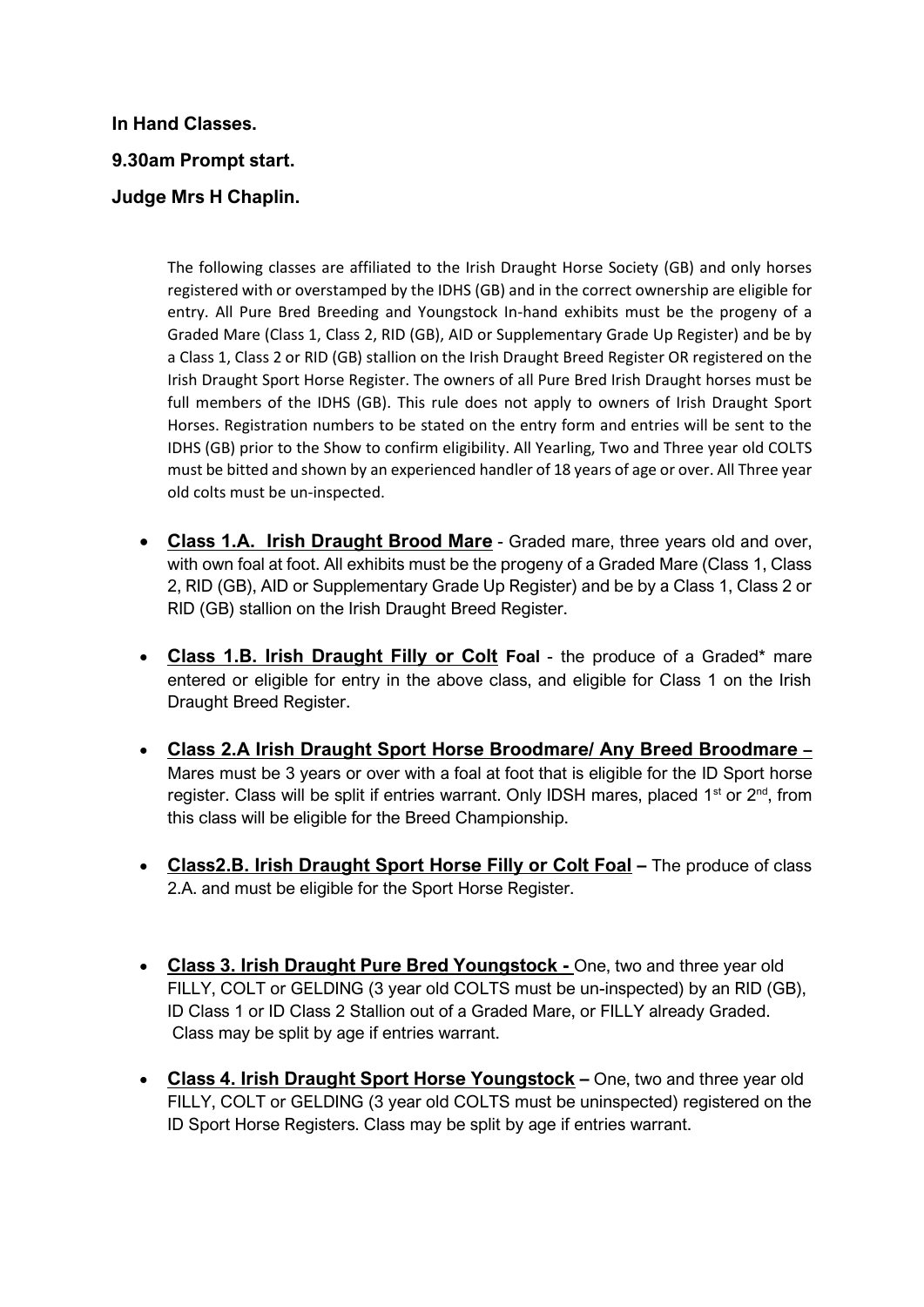- ❖ **BREED CHAMPIONSHIP**
- ❖ **Classes 1 to 4. 1st and 2nd eligible in each class. Rosette and Sash to the winner plus the Eastons Irish Draught Stud Perpetual**
- **Class 5. Potential Brood Mare in Hand -** Open to any mare graded or eligible for grading in the Main Stud Book of the IDHS (GB) who has not produced a live foal.
- **Class 6**. **Irish Draught Pure Bred Maturity in Hand -** 4 years old & over MARE (no foal at foot), STALLION or GELDING registered in the IDHS (GB) Main Stud Book. Perpetual Trophy presented to the winner of this class by Lakeview Horse Transport.
- **Class 7. Irish Draught Sport Horse Maturity in Hand** 4 years old & over, MARE (no foal at foot), STALLION or GELDING, registered on the Sport Horse Registers, or SID.

**A Special Rosette will be awarded to the highest placed Veteran (15 years old +, in classes 6 & 7.)**

# ❖ **MATURITY IN HAND CHAMPIONSHIP –1st & 2nd in classes 5 - 7 eligible to compete Rosette and Sash to the winner**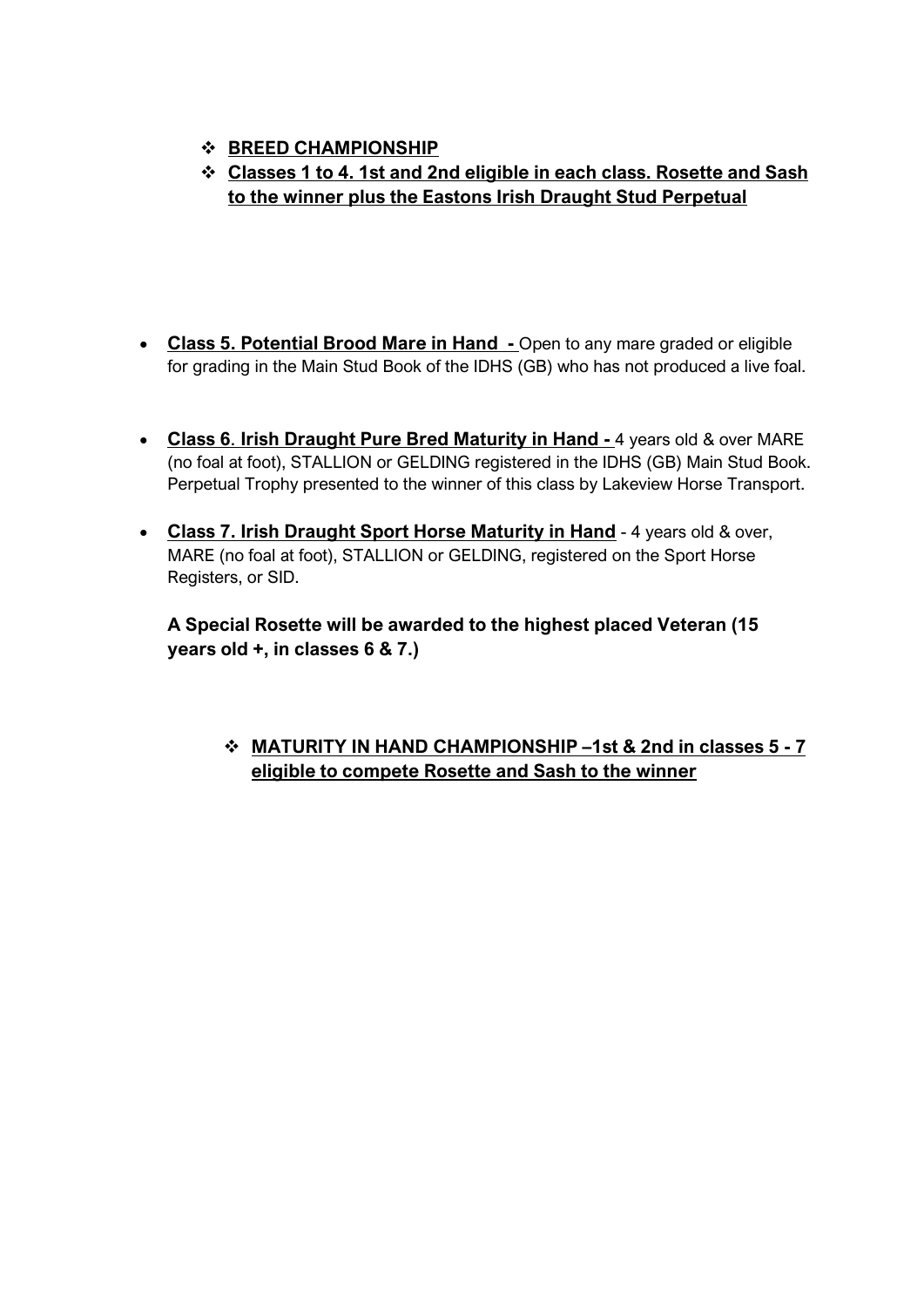## **LUNCH Not before 1.00**

## **Confirmation Judge Mrs H Chaplin, Ride Miss G Gostelow.**

This show is a qualifier for the Irish Draught Horse Society (GB) £2,000 Ridden Challenge. The highest placed horse/s (not already qualified) from each of the following Classes 8, 9, 11 &12 will qualify for the final of the IDHS (GB) £2,000 Ridden Challenge which will be held at the IDHS (GB) Annual Breed Show on 13th and 14th August 2022 at Onley Equestrian Centre, Onley Grounds Farm, Willoughby, Rugby, Warwickshire CV23 8AJ. A horse may only qualify for the final once, regardless of the type or number of classes won, placed in or entered. Each qualifier will receive a card. Qualifiers are required to complete an online form at www.idhsgb.org.uk to inform the IDHS (GB) that they have qualified for the Final. In the Final, the Champion will be awarded £1,000 prize money, and a trophy The Reserve Champion will be awarded £500 and 3rd to 7th inclusive will be awarded £100 each. In addition, the highest placed Purebred Irish Draught will receive a trophy and £100, and the highest placed Sport Horse will receive a trophy and £50.

- **Class 8. Open Ridden Cob (Including Maxi Cob) Open Ridden Cob -** 4 years old & over, MARE, GELDING or STALLION, exceeding 148cms but not exceeding 155cms.
	- ➢ OPEN MAXI COB, 4 years old & over, MARE, GELDING or STALLION, exceeding 155cms – to be judged as cobs. Horses will be ridden by the Judge. Riders any age.
- **Class 9. Open Hunter –** Mare, Gelding or Stallion 4 years old and over. Horses will be ridden by the Judge. Open Hunter, four years and over exceeding 153 cms.
- **Class 10. Small Hunter** Four years and over exceeding 148 cms but not exceeding 158 cm (15.2 hands)

**Classes 8,9 & 10 are affiliated to the Equifest Championship Show to be held at the East of England show ground on 18<sup>th</sup> -20<sup>th</sup> August 2022. The two highest place exhibits not already qualified in each affiliated class will qualify.** 

• **Class 11 Ridden Irish Draught Pure Bred - 4 years old & over Mare, Stallion or Gelding registered on the Irish Draught Breed Registers (main stud book). Horses will be ridden by the Judge.**

**Pembroke Stud Southern Region Ridden ID Championship Qualifier "The Roscoe Cork George Award" Rose Bowl to be presented to the winner**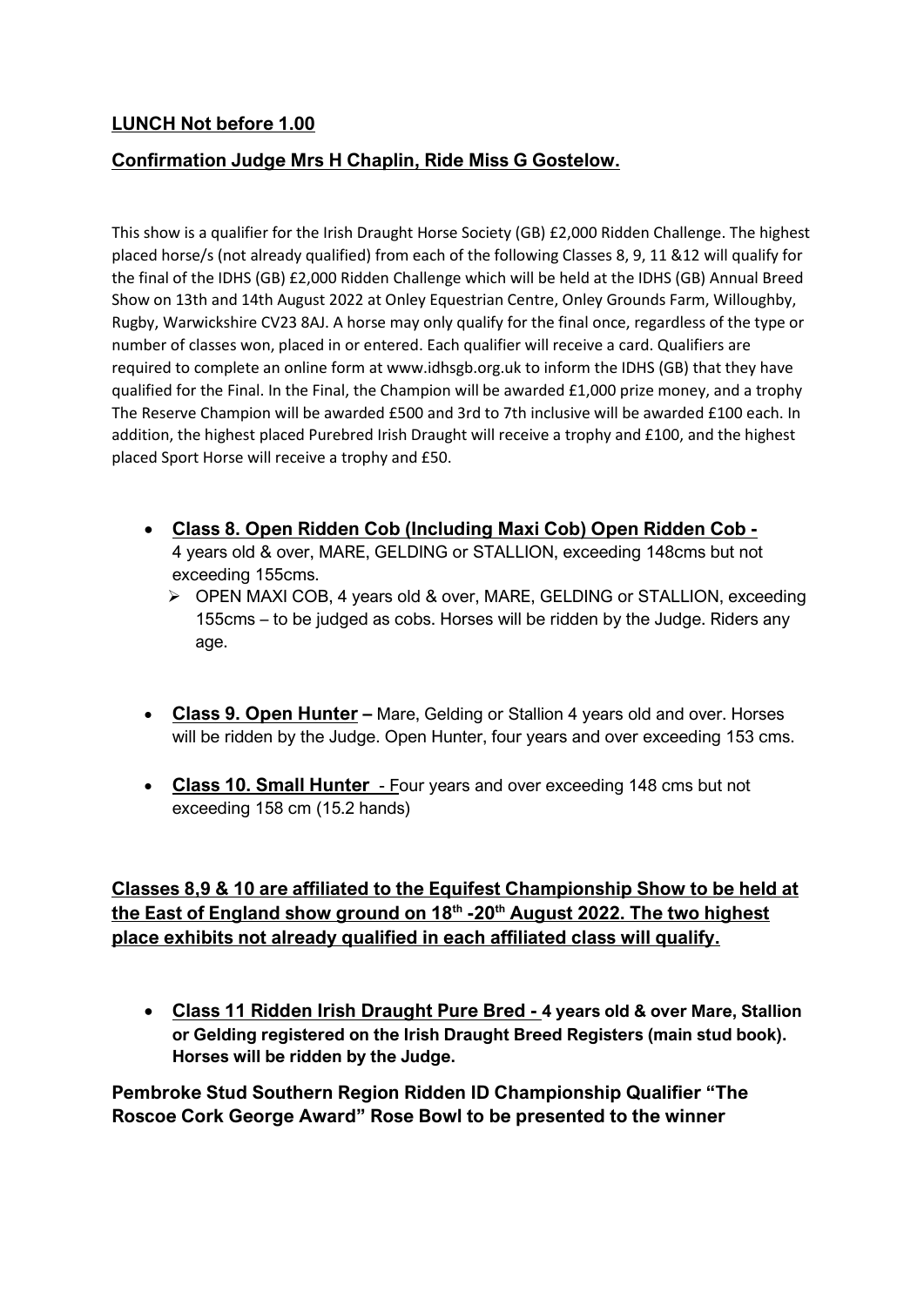- **Class 12. Ridden Irish Draught Sport Horse -** 4 years old & over. Mare, Stallion or Gelding registered on the ID Sport Horse Registers, or SID. Horses will be ridden by the Judge.
- **A Special Rosette will be awarded to the highest placed Veteran (15 years old +, in classes 11 & 12.)**
	- ❖ **RIDDEN CHAMPIONSHIP**
	- ❖ **1st & 2nd in Classes 8 – 12 eligible to compete. Deeside Max Perpetual Trophy. Rosette & Sash to Winner.**